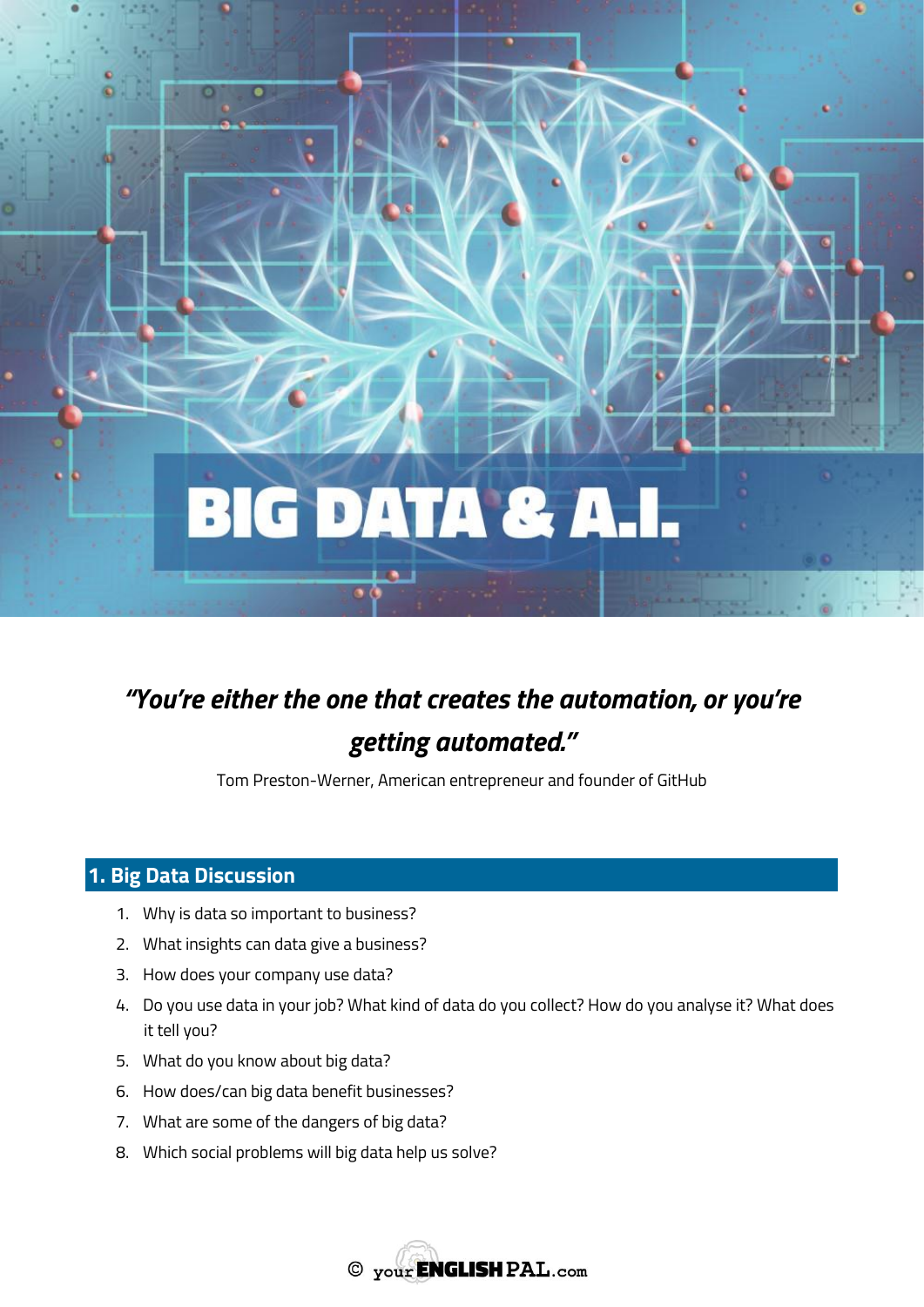# **2. Big Data & A.I. Vocabulary**

- **big data** (noun) *an extremely large amount of data.*
- **automation** (noun) *technologies that reduce human action in processes.*
- **machine learning** (noun) *a computer system that can learn and adapt to perform functions without being given instructions.*
- **data analysis** (noun field), **data analyst** (noun profession) *the collection and interpretation of data in order to gain insights; a professional who conducts data analysis.*
- **data storage** (noun) *the recording and retention of digital information.*
- **novel situation** (noun) *a new or unfamiliar situation, not encountered before.*

## **Using the vocabulary words above, complete the following sentences (remember to use the correct form of the word, e.g. verb conjugation or plural noun)**

- 1. As companies collect more and more data, they need bigger and better **facilities**.
- 2. are used by the police to make predictions about which areas are likely to experience an increase in crime in the future.
- 3. Machines will never be able to replace jobs that require dealing with \_\_
- 4. Many manufacturing jobs have already been lost due to , and the ones that haven't been lost have mainly moved to countries like China or Bangladesh.
- 5. Thanks to **the contract of the performed** to a much greater accuracy than if a doctor made the diagnosis.
- 6. Using \_\_\_\_\_\_\_\_\_\_\_\_\_, advertising agencies can produce personalised adverts unique to every member of the public.

#### **Big Data & A.I. vocabulary comprehension questions**

- 1. What are some of the best sources of big data?
- 2. Should companies use automation to reduce working hours or to increase profits?
- 3. How could your company use machine learning to improve its processes?
- 4. Does your company employ data analysts? If so, what do they do? If not, who, if anyone, analyses your company's data?
- 5. How can companies solve the problem of an ever-growing need for more data storage?
- 6. What novel situations might you encounter in your job?